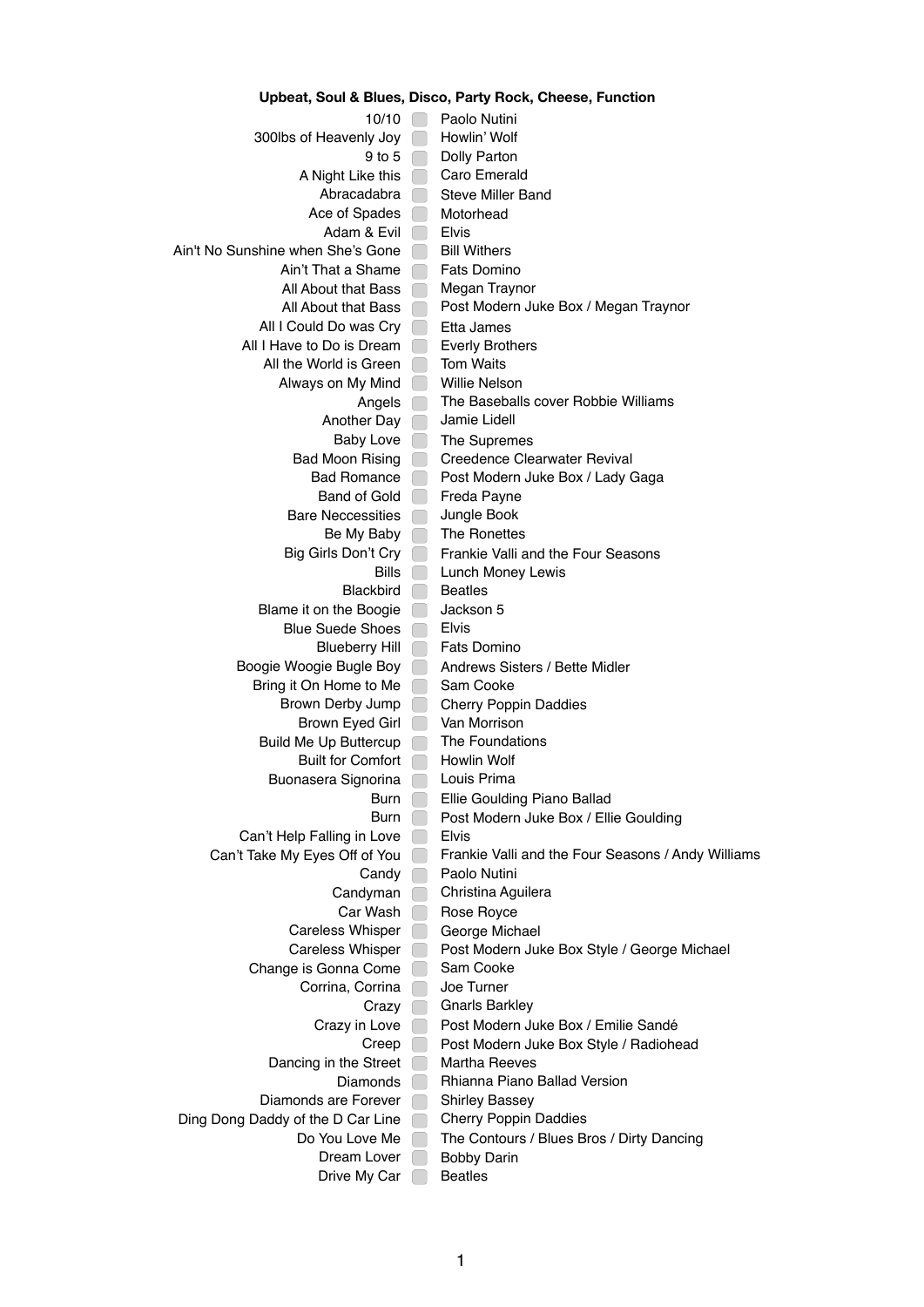Earth Angel **The Penguins** Enjoy Yourself (It's Later Than You Think) Jools Holland Every Day **Buddy Holly** Everybody's Talkin at Me **Harry Nilsson** Evil **Howlin Wolf** Fancy **Post Modern Juke Box Style / Iggy Azelea** Firework **Katy Perry Piano Ballad** For Once in My Life Stevie Wonder Forget You Cee Lo Forget You **Post Modern Juke Box Style / Cee Lo Green** Get Rhythm Johnny Cash GoldDigga **Kanye West** Golden Eye **Tina Turner** Goldfinger 007 / Bassey Good Vibrations **Beach Boys** Got My Mojo Working Muddy Waters Great Balls of Fire **Jerry Lewis** Half the World Away (Jazz Ballad) Aurora Aksnes Oasis Happy **Pharrell Williams** Hard Days Night **Beatles** Hell Squirrel Nut Zippers Heroes **David Bowie** Hey Baby **Bruce Chanel** Highway to Hell **AC/DC** How Blue Can You Get **BB** King How Long will I love You **Fillie Goulding** I Feel Good | James Brown I Got a Woman Ray Charles I Heard It Through the Grapevine Marvin Gaye I Just Wanna Make Love to You **Filly All State** James I Only Have Eyes for You **The Flamingos** I Only Wanna Be With You **Dusty Springfield** I Put a Spell on You Nina Simone I Put a Spell on You **Screamin Jay Hawkins** I Wanna Be Like You (The Monkey Song) Disney Musical Standard I Want Candy **Bow Wow Wow** I Want it That Way **Post Modern Juke Box Style / Backstreet Boys** I Want You Back Jackson 5 I Will Survive **Post Modern Juke Box Style / Gloria Gaynor** I Will Survive Gloria Gaynor I'll Have to Say I Love You in a Song Jim Croce I'm in the Mood for Love Jools Holland If You Could Read My Mind Love **Gordon Lightfoot** Indigo Swing | Indigo Swing Is This Love  $\Box$  Bob Marley Isn't She Lovely □ Stevie Wonder Jim Dandy **Quark** Lavern Baker Johnny B Goode Chuck Bery Jump in the Line (Shake Señora) Harry Belafonte Jump, Jive & Wail Louis Prima Just a Gigolo / I Ain't Got Nobody | Louis Prima Just Like A Prayer **Post Modern Juke Box Style / Madonna** Just the Two of Us **Bill Withers & Grover Washington Jnr** Just the Way You Are **Billy Joel / Diana Krall** Just the Way You Are  $\Box$  Bruno Mars Kissing You Desree La Bamba | Richie Valens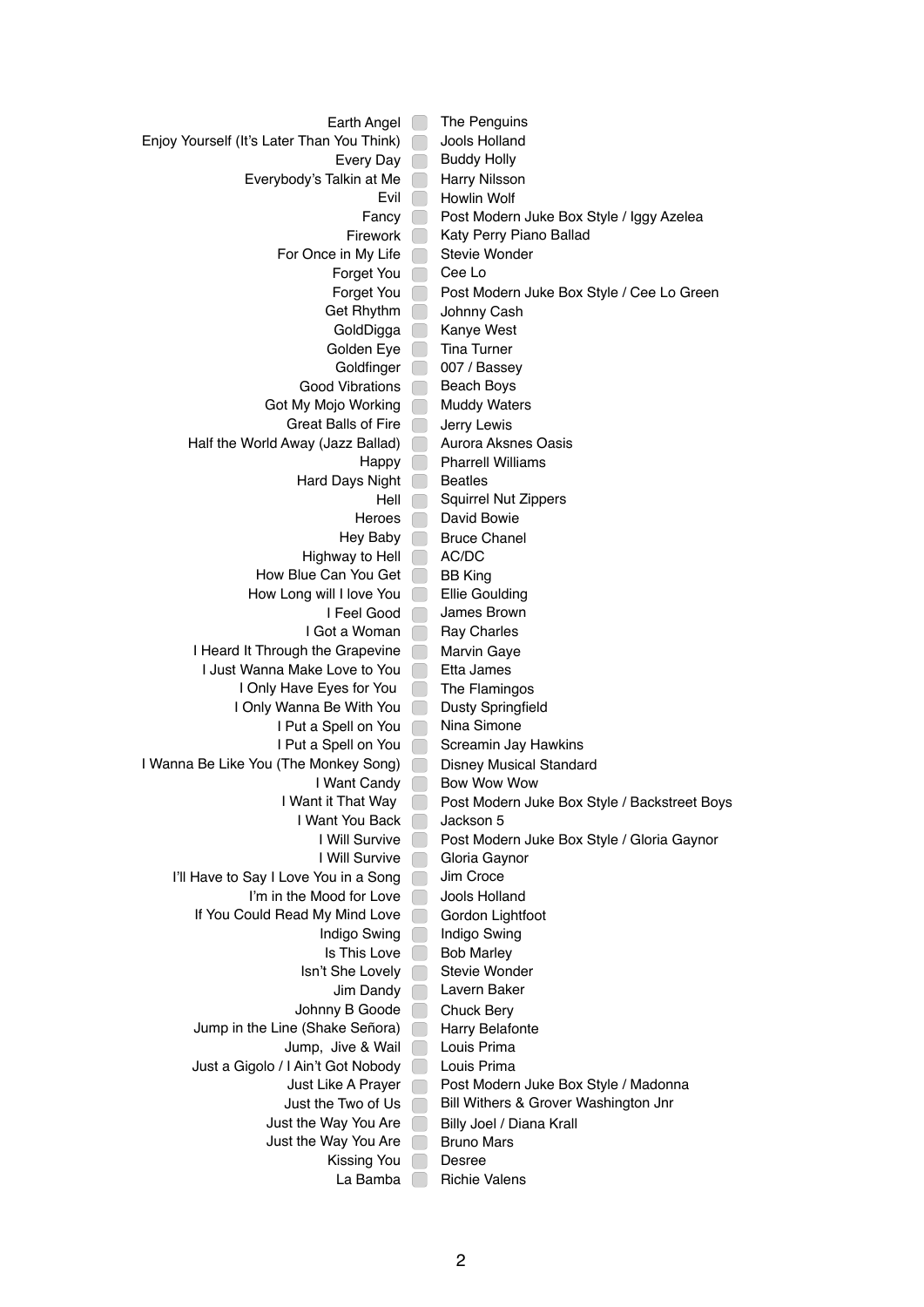Lay Lady Lay **Bob Dylan** Let the Good Times Roll **BB** King Let the Good Times Roll (soul) Shirley & Lee Let's Dance **David Bowie** Let's Stay Together Al Green Light my Fire Shirley Bassey / Jackie Wilson Like a Prayer **Post Modern Juke Box Style / Madonna** Lipstick on Your Collar Connie Francis Little Red Rooster **Howlin' Wolf** Lollipop **The Chordettes** Look of Love **Dusty Springfield** Love is a Losing Game Amy Winehouse Love Potion Number 9 The Searchers Lovecats  $\Box$  The Cure Make You Feel My Love Adele Mambo Italiano **Rosemary Clooney** Mamma Mia **ABBA** Me & Mrs Jones  $\Box$  Billy Paul Mercy Duffy Message to You Rudy **The Specials / Dandy Livingstone** Michelle **The Beatles** Midnight Train to Georgia **Gladys Knight** Minnie the Moocher Cab Calloway / Big Bad Voodoo Daddy Misty Blue **Dorothy Moore** Monkey Man **Toots & the Maytals / Amy Winehouse / No Doubt** Moonlight Kiss **Raul Malo** Move on Up Curtis Mayfield Mr. Sandman **The Four Aces** Multiply Jamie Lidell Mustang Sally **Nilson Pickett** My Boy Lollipop Millie My Cherie Amour **Stevie Wonder** My Generation The Who  $My$  Girl  $\Box$  The Temptations My Guy **Mary Wells** My Heart Will Go On **Post Moden Juke Box Style / Celine Dion** Never Tear us Apart **Paloma Faith covers INXS** New Shoes **Paolo Nutini** Night Like This Caro Emerald Nine to Five  $(9 \text{ to } 5)$  Dolly Parton No Diggity **Post Modern Juke Box Style / Blackstreet** No Place I'd Rather Be CleanBandit w/ Jess Glynn Nobody Does it Better Carly Simon Oh Darlin (jazz blues) **Beatles / Cooltrane Quartet** Oops I did it Again Post Moden Juke Box Style / Britney Spears Our Day Will Come **Amy Winehouse covers Ruby & the Romantics** Papa Loves Mambo **Perry Como / Rosemary Clooney / Dean Martin** Pencil Full of Lead Paolo Nutini Piece of My Heart **Erma Franklin** Price Tag Jesse J Proud Mary **Tina Turner** Put a Lid on it **S**quirrel Nut Zippers Queen of Hearts Nana Mouskouri Ramble On Led Zeppelin Rather Be Jess Glynne & Clean Bandit Rather Go Blind **Etta James** Reach Out **The Four Tops**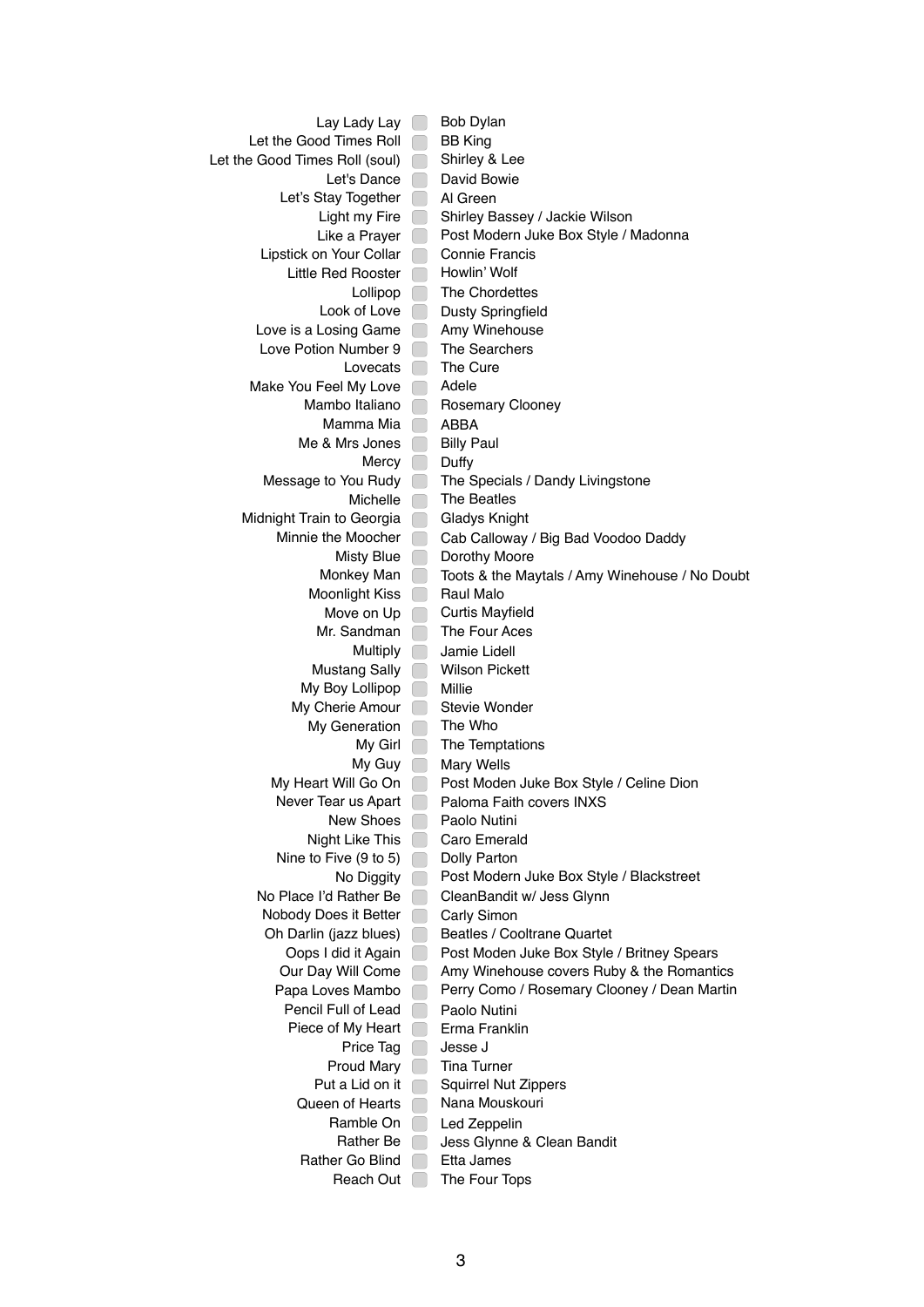Rescue Me **Fontella Bass** Respect **Aretha Franklin** River Deep Mountain High Tina Turner Rock Around the Clock  $\Box$  Bill Haley Rockin Robin **Bobby Day** Route 66 Chuck Berry Run Around Sue **Dion & The Belmonts** Saw Her Standing There **Beatles** Seven Nation Army **Post Modern Juke Box Style / White Stripes** ShaBoom ShaBoom (Life Could Be a Dream) The Crew Cuts Shake Rattle and Roll **Bill Haley & The Comets** Shake Señora (Jump in the Line) **Harry Belafonte** Shop Shop Song (It's in His Kiss) Cher Should I Stay or Should I Go **The Clash** Shout Lulu Signed Seal Delivered **Stevie Wonder** Single Ladies **Post Modern Juke Box / Beyonce** Skyfall Movie Standard / Adele Snake (The) Al Wilson Snake (The) Al Wilson Somewhere Only We Know | Lilly Allen Covers Keane for Christmas Son of a Preacher Man Dusty Springfield Spirit in the Sky Norman Greenbaum Spooky Dusty Springfield Spoonful Howlin' Wolf Stand by Me  $\Box$  Ben E King Starry Starry Night (Vincent) Don McLean Stop! In the Name of Love The Supremes Stuck in the Middle with You **Stealers Wheel** Stupid Cupid Connie Francis Sugar Sugar (Honey Honey) The Archies Superstition Stevie Wonder Sweet Child of Mine Post Moder n Juke Box Style / Guns n Roses Sweet Home Chicago **Blues Bros** Sweet Like Chocolate **Shanks & Bigfoot** Sweet Soul Music **Arthur Connelly** Sweetest Feeling **Jackie Wilson** Sympathy for the Devil **The Rolling Stones** Tainted Love | Imedla May Tainted Love | Gloria Jones Take Another Piece of My Heart | Irma Franklin That Man Caro Emerald That Old Black Magic | Louis Prima & Keely Smith That's Alright Mama  $\Box$  Elvis That's Amore Dean Martin That's Life **Frank Sinatra** There's a Ghost in My House  $\Box$  R Dean Taylor The Wind Cat Stevens Thinking Out Loud **Ed Sheehan** This Cat's on a Hit Tin Roof **Brian Setzer** This Diamond Ring Gary Lewis & The Playboys This Love  $\Box$  Maroon 5 This Old Heart of Mine  $\Box$  Isley Brothers This will Be (An Everlasting Love) Natalie Cole Three Little Birds  $\Box$  Bob Marley Tracks of my Tears **Subset Smokey Robinson** Truly Scrumptious **Chitty Chitty Bang Bang**